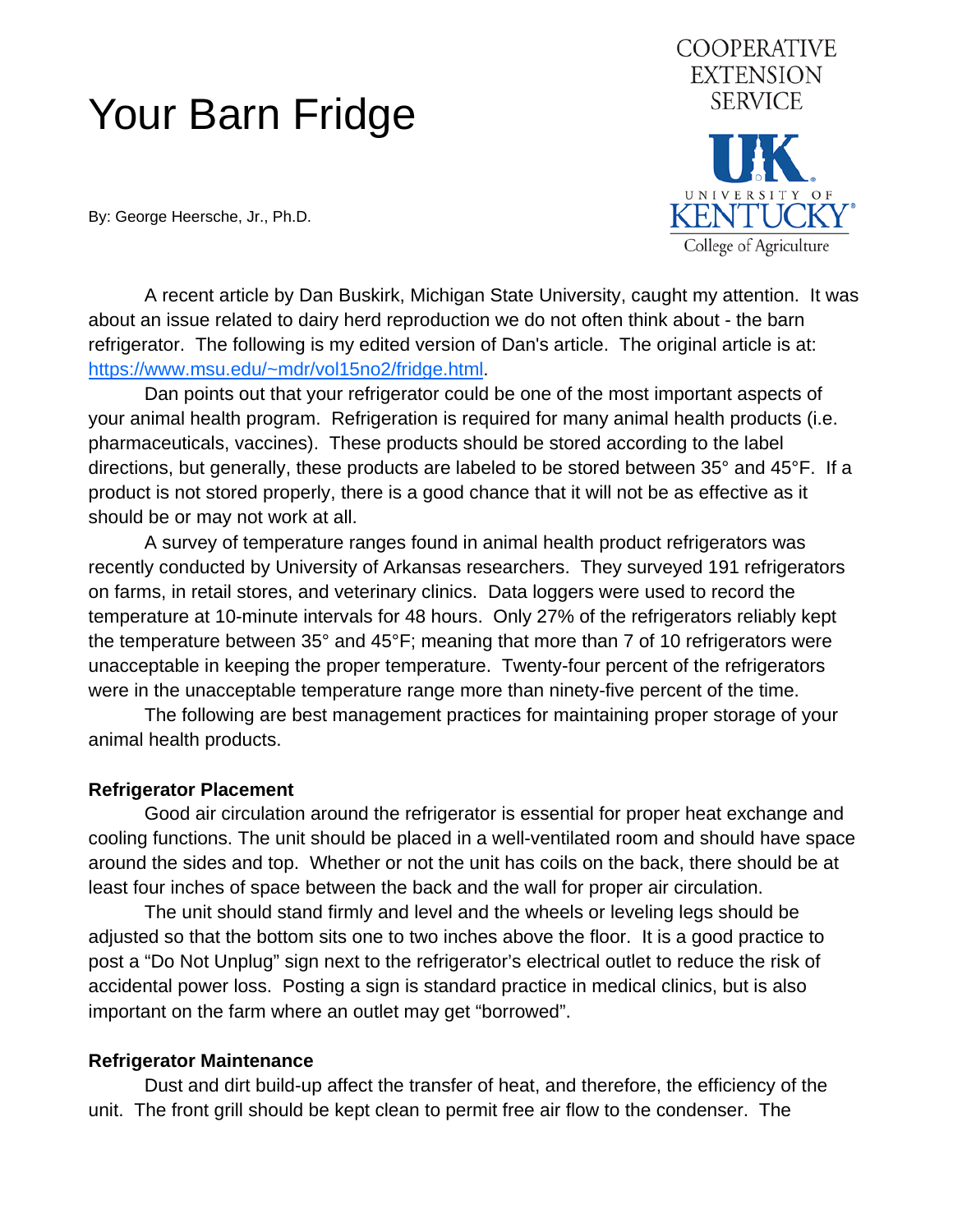condenser coils should be cleaned regularly with a brush or vacuum cleaner to remove dirt and dust accumulation.

 Door seals should be washed with soapy water. Check and clear the drain tube with a pipe cleaner as necessary. Regularly check the integrity of the door gaskets. They should not be torn or brittle and there should be no gaps between the gaskets and the body of the unit when the doors are closed. The "paper test" can be used to check the condition of the gaskets. If a piece of paper can slip between the gasket and the body, the seal is not tight enough and requires adjustment of the door hinges or replacement of the gasket.

## **Temperature Monitoring**

 Refrigerator and freezer thermostats are marked in various ways, but in general, thermostats show levels of coldness rather than temperature.

 The only way to know the temperature inside the unit is to measure it with a calibrated thermometer. Thermometers designed for accurately reflecting the temperature of a refrigerator generally have a fluid filled bulb or bottle. If temperature fluctuations are a concern, "min-max" thermometers are available that record low and high temperatures.

 The thermometer should be placed in the center of the compartment away from the coils, walls, floor, and fan in order to obtain a true reading of the temperature. In the refrigerator, the thermometer should be placed on the middle shelf, adjacent to the vaccine, or hanging down from the upper shelf. In the freezer, the thermometer should be suspended from the ceiling of the compartment or placed on a box or some other item so that it is in the middle of the compartment off the floor.

## **Storing Animal Health Products**

 Store ice packs in the freezer and large jugs of water in the refrigerator along with the animal health products. This will help maintain a stable, cold temperature in case of a power failure or if the refrigerator or freezer doors are opened frequently. Store the water bottles against the inside walls and in the door racks.

 Store the frozen packs along the walls, back, and bottom of the freezer compartment and inside the racks of the freezer door. Sufficient freezer packs should be stored in preparation for transport or for a power outage.

 Frequent opening of the refrigerator unit doors can lead to temperature variations inside, which can reduce vaccine efficacy. For this reason, you should not store food or beverages in the refrigerator or freezer. In addition, do not store animal health products in the door shelves. These shelves are subject to greater temperature fluctuation than the main compartment.

## **Health Product Refrigerator Checklist:**

- Unit is placed with good air circulation
- "Do Not Unplug" sign is next to unit's outlet
- Unit motor and coils are clean
- Door gaskets maintain tight seal